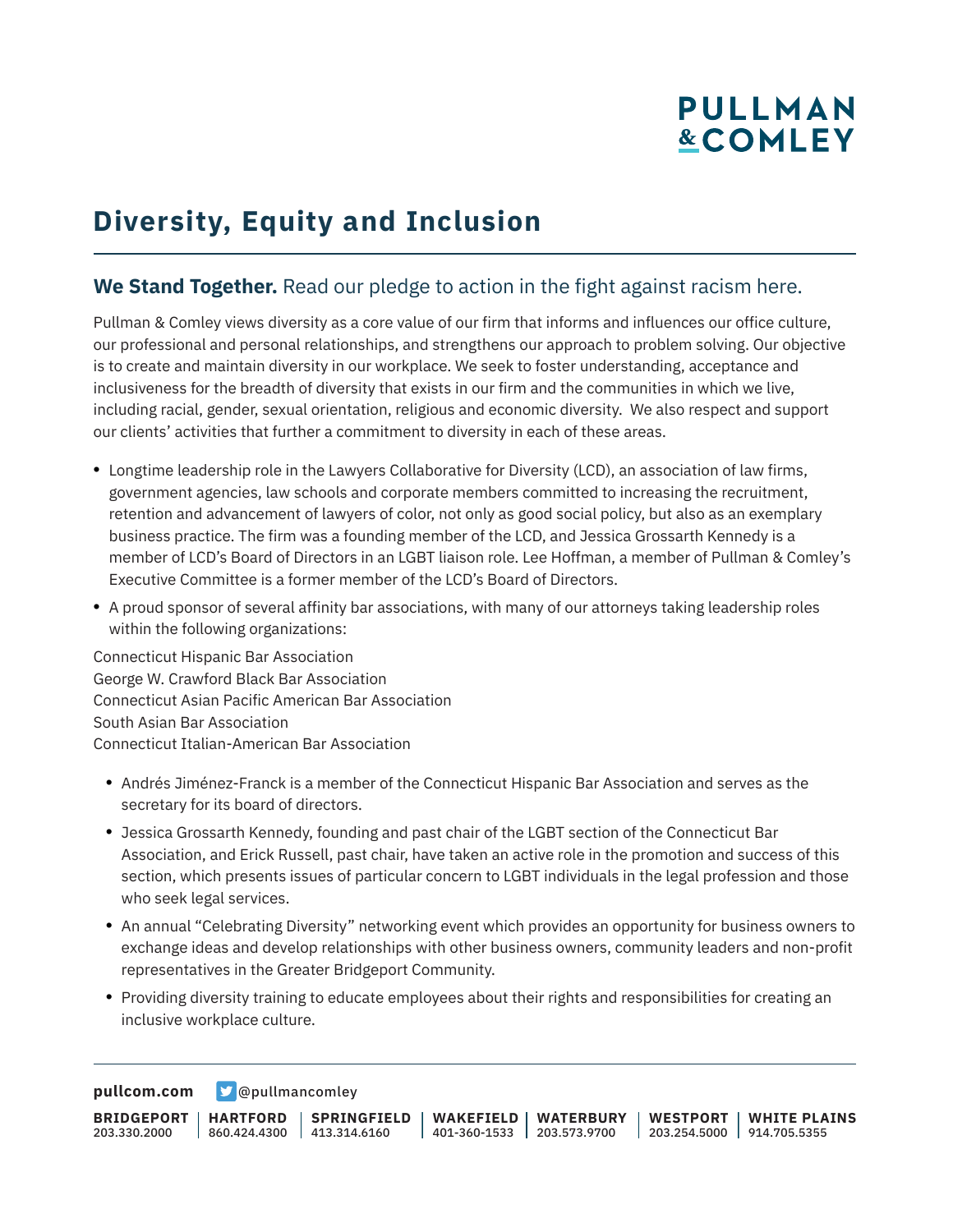## **PULLMAN &COMLEY**

### Diversity, Equity and Inclusion

In addition, as part of our commitment to employing outstanding lawyers, Pullman & Comley participates in the Cultural Diversity Initiative (CDI) sponsored by the UConn Law School Diversity Committee and the various affinity student organizations at UConn Law School. The focus of CDI is to offer diverse 1L students the opportunity to interview with participating law firms in hopes of gaining employment as a summer associate. For more information on the firm's participation in CDI, visit our Summer Program page.

#### **Diversity & Inclusion Summit**

Pullman & Comley is five years into a six year collective pledge that was signed at the Connecticut Bar Association (CBA) Inaugural Diversity & Inclusion Summit to reaffirm our ongoing commitment to advancing diversity and inclusion within our firm and within the Connecticut legal community as a whole.

As part of the pledge, signed by nearly two dozen legal leaders in the state, the firm has agreed to fully participate in the CBA's Diversity and Inclusion Plan, which provides benchmarking tools and implementation goals for the next few years and beyond. We are proud to be part of this evolutionary process that will have a positive impact on the just application of the law and strengthens the public's trust in the administration of justice.

### **Diversity, Equity and Inclusion Committee Members**

You are invited to contact a DEI Committee member or email diversity@pullcom.com for more information. We look forward to hearing from you. The members of the DEI Committee are:

- Anne C. Dranginis
- Monte E. Frank
- Robert L. Holzberg
- Jessica Grossarth Kennedy
- Michael A. Kurs
- Andrés Jiménez-Franck, Co-chair
- Jonathan B. Orleans
- Erick A. Russell
- Zachary D. Schurin
- James T. (Tim) Shearin
- Mark J. Sommaruga, Co-chair